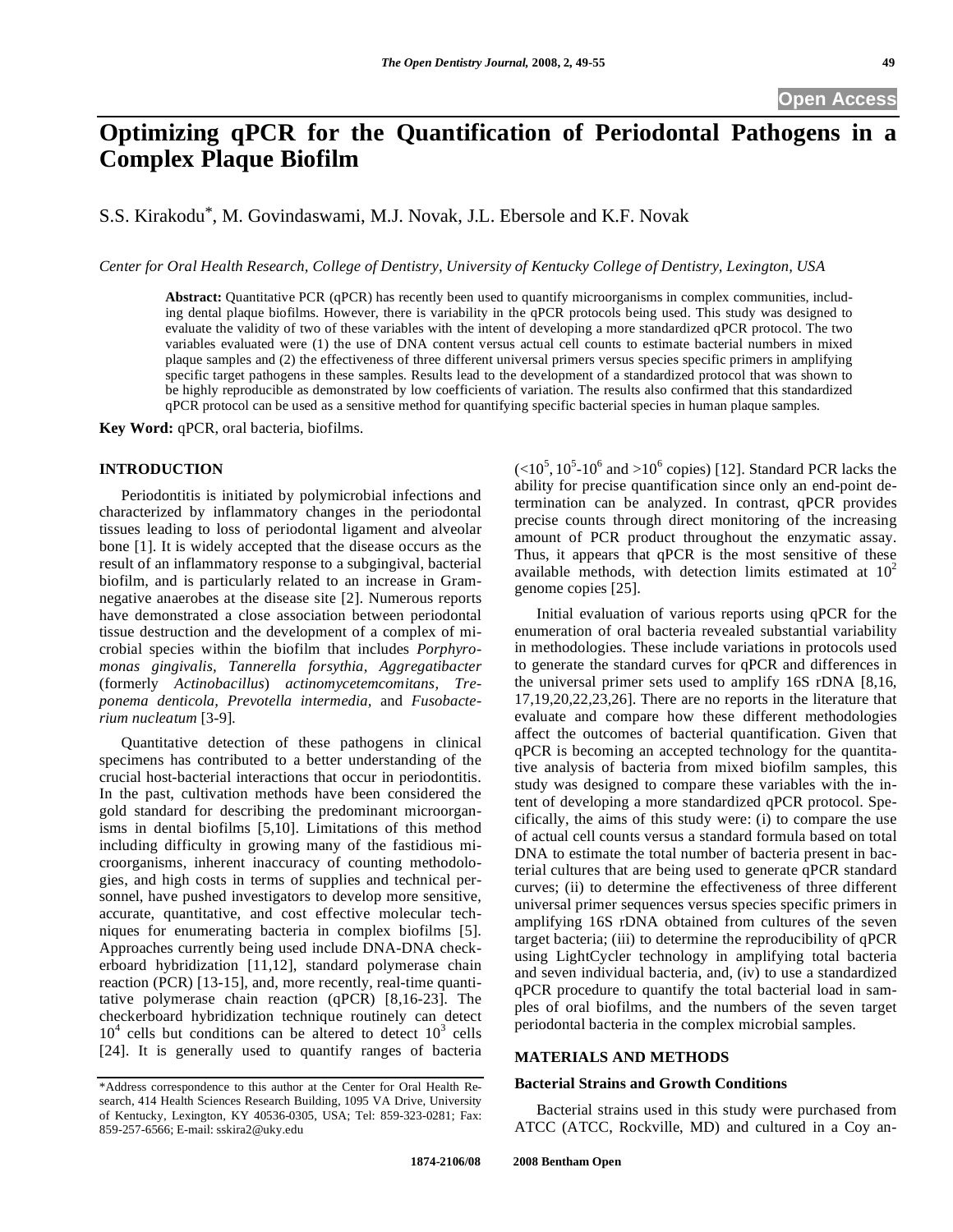aerobic chamber in an atmosphere of 85%  $N_2$ , 5%  $CO_2$  and 10% H2 at 37°C. *F. nucleatum* ATCC 25586 and *A. actinomycetemcomitans* ATCC 700685 were cultured in 3% Trypticase Soy broth supplemented with 0.6% yeast extract. *P. gingivalis* ATCC BAA-308 and *P. intermedia* ATCC 25611 were cultured in 2.1% Mycoplasma broth supplemented with 0.5% hemin and 0.1% menadione. *T. denticola* ATCC 35405 was cultured in GM-1 broth [27]. *T. forsythia* ATCC 43037 was cultured in 4 % Tryptic Soy broth supplemented with 0.5% hemin and 0.001% N-acetylmuramic acid. *Campylobacter rectus* ATCC 33238 was cultured in 2% Mycoplasma broth supplemented with 0.2% ammonium formate, 0.3% disodium fumarate, 0.5% hemin, pH adjusted to 7.3 and 2% horse serum (not heat inactivated). All growth media were pre-reduced in the anaerobic chamber for 24-36 hrs prior to inoculation with bacteria. Following growth to latelog phase an aliquot from each culture was removed, diluted 10-fold, and used to estimate the total bacterial count (Petroff-Hausser counter). Each culture was also Gram stained to check for purity and cell morphology. Duplicate, 1 ml aliquots of each culture were dispensed in eppendorf tubes and the cells pelleted by centrifugation at 10,000g for 10 min using a microcentrifuge. The spent medium was discarded, leaving  $25\mu$  for resuspension of the cell pellet. These aliquots, containing a known number of bacteria, were then stored at -80°C until they were used for DNA isolation and generation of standard curves for qPCR.

#### **Collection and Storage of Bacterial Plaque Samples**

 After obtaining appropriate institutional review board approval, two individual human subgingival bacterial plaque samples were collected at least four months apart from five patients with periodontitis (defined as the presence of 4 or more teeth with a probing depth of at least 4mm and clinical attachment loss of at least 2mm, and bleeding on probing at 35% or more of tooth sites). Samples were taken from the four deepest sites of the dentition that bled on probing and were pooled into sterile phosphate buffered saline (PBS, pH 7.2). The samples were stored at -80°C until processed for qPCR.

## **DNA Isolation**

 DNA was isolated from the frozen, pure cultures of each individual target bacterium using the Masterpure<sup>TM</sup> kit from Epicenter (Epicenter, Madison WI) and quantified by LightCycler green dye (Idaho Technologies) using the LightCycler 2.0 instrument (Roche Applied Science).

 Bacterial plaque samples in sterile PBS were centrifuged at 10,000g to pellet the bacterial cells. DNA was extracted from the pelleted cells using the Masterpure<sup>TM</sup> kit and quantified as described above. DNA from each sample was resuspended in 100 μl of sterile water.

## **Comparing Actual Cell Counts to Determination by a Standard Formula**

 The generation of standard curves for the enumeration of test bacteria is an essential component of qPCR. Two methods are generally used to accomplish this – actual cell counting or calculation based on a standard formula. To compare these two methods, the seven bacterial strains were grown in pure culture to late log phase, actual cell counts evaluated

using a Petroff-Hausser counting chamber, and DNA isolated. The cell counts for each test organism were then compared with the estimated number of copies of each microorganism in the isolated DNA using the following formula: (Avogadro constant X amount of DNA in  $\mu$ g/ $\mu$ l) / (genome size X mw), where mw is the molecular weight per base pair or nucleotide which is 660 Da [28,29].

## **Quantitative (Real-Time) Polymerase Chain Reaction**

 Real-time PCR was performed using a LightCycler 2.0. Each PCR was performed in a total volume of  $20 \mu l$  containing 2 µl of 10X LightCycler FastStart DNA Master SYBR Green I,  $0.5 \mu M$  each of HPLC purified forward and reverse primers (Table 1), 4mM MgCl<sub>2</sub> and 1μl of template DNA. Real-time PCR was carried out with an initial incubation of 10 min at 95ºC followed by 45 cycles consisting of denaturing at 95ºC for 10 sec; annealing (for annealing temperature see Table **1**) for 5 sec followed by amplification at 72ºC for X sec, where X is the amplification time in seconds (product size/25). At the end of each cycle, fluorescent products were detected by the LightCycler 2.0. After amplification, a melting curve analysis was performed to determine the specificity of the PCR products. For melting curve analysis PCR products were incubated for 15 sec at 5ºC below the annealing temperature for the respective primers and the temperature was increased to 95ºC with a ramp rate of 0.1/sec. DNA strands separate or melt depending on the sequences, the length of the strand and the GC content of the strand. Because melting temperatures vary according to these differences, melting temperature profiles were used to identify and genotype the PCR products.

 Quantification analysis was performed using LightCycler 4.0 software. Quantification analysis uses sample "crossing points" (CP) to determine the presence and the concentration of the target DNA in known and unknown samples after amplification. The quantification module only considers fluorescence values measured in the exponentially growing phase of the PCR amplification process. Standard curves were generated for all the target bacteria using DNA from pure cultures and species specific DNA primers. DNA isolated from a pure culture of *P. gingivalis* was used in generating a standard curve for the universal primers [3,26]. Ten fold serial dilutions of genomic DNA (DNA from  $10^7$ ,  $10^6$ ,  $10^5$ ,  $10^4$ ,  $10^3$ ,  $10^2$  and  $10^1$  cells), from pure bacterial cultures provided seven data points for standard curve generation. In each standard curve, the concentration of standard sample (known amount of DNA/DNA from known number of bacteria) was plotted against its crossing points. Quantification of the individual target bacteria and total bacteria from the experimental samples were calculated using the standard curves.

## **RESULTS**

## **Comparison of Actual Cell Counts to Estimation by Standard Formula**

 Results of experiments designed to compare the use of actual cell counts versus a theoretical formula in estimating the total number of bacteria present in pure cultures for development of standard curves revealed that in every case, estimated counts were higher based on use of the formula than those obtained from actual microscopic counts (Table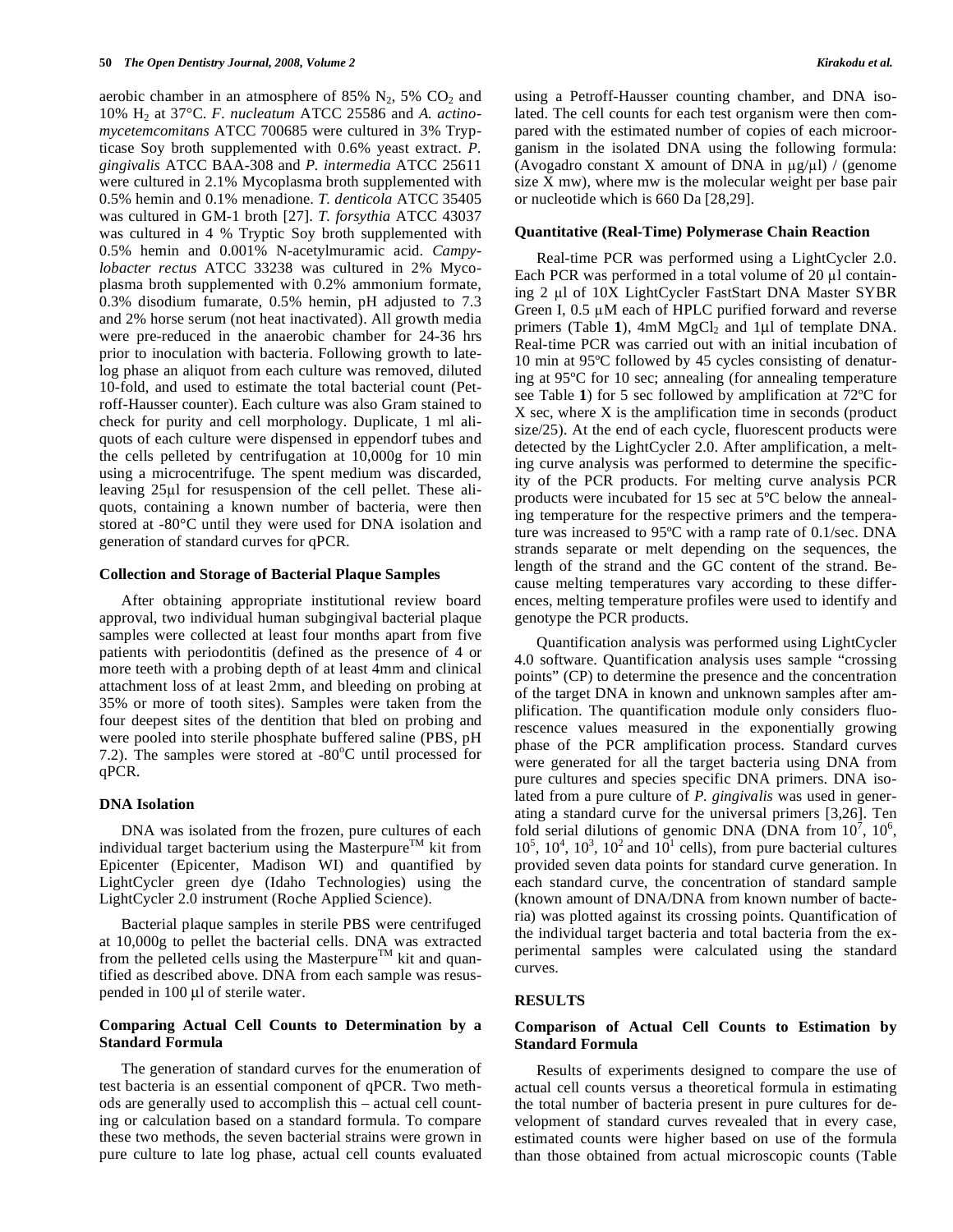| Organism                              | Sequence                           | Size (bp) | <b>Annealing Temperature</b> | Ref. |
|---------------------------------------|------------------------------------|-----------|------------------------------|------|
| Universal 1                           | GATTAGATACCCTGGTAGTCCAC            | 733       | 52                           | 16   |
|                                       | TACCTTGTTACGACTT                   |           |                              |      |
| Universal 2                           | TCCTACGGGAGGCAGCAGT                |           | 58                           |      |
|                                       | GGACTACCAGGGTATCTAATCCTGTT         | 466       |                              | 26   |
| Universal 3                           | CGCTAGTAATCGTGGATCAGAATG           | 69        |                              |      |
|                                       | TGTGACGGGCGGTGTGTA                 |           | 58                           | 35   |
|                                       | CTAGGTATTGCGAAACAATTTG             |           |                              | 32   |
| Aggregatibacter actinomycetemcomitans | CCTGAAATTAAGCTGGTAATC              | 262       | 55                           |      |
|                                       | AGGCAGCTTGCCATACTGCG               |           |                              | 8    |
| Porphyromonas gingivalis              | <b>ACTGTTAGCAACTACCGATGT</b>       | 404       | 60                           |      |
|                                       | TAATACCGAATGTGCTCATTTACAT          | 316       | 59                           |      |
| Treponema denticola                   | <b>TCAAAGAAGCATTCCCTCTTCTTCTTA</b> |           |                              | 8    |
|                                       | GCGTATGTAACCTGCCCGCA               |           |                              | 8    |
| Tannerella forsythia                  | TGCTTCAGTGTCAGTTATACCT             | 641       | 62                           |      |
| Prevotella intermedia                 | CGTGGACCAAAGATTCATCGGTGGA          |           |                              | 30   |
|                                       | CCGCTTTACTCCCCAACAAA               | 259       | 64                           |      |
|                                       | AGAGTTTGATCCTGGCTCAG               |           |                              |      |
| Fusobacterium nucleatum               | GTCATCGTGCACACAGAATTGCTG           | 360       | 60                           | 31   |
|                                       | TTTCGGAGCGTAAACTCCTTTTC            |           |                              |      |
| Campylobacter rectus                  | <b>TTTCTGCAAGCAGACACTCTT</b>       | 598       | 60                           | 15   |

|  |  | Table 1. 16S rDNA Bacterial Primers and Annealing Temperatures Used in Real Time PCR and Expected Product Size |
|--|--|----------------------------------------------------------------------------------------------------------------|
|  |  |                                                                                                                |

**2**). Results using the two methods were most similar for *T. forsythia* and *P. gingivalis* although both methods yielded results in the same log value. It should be noted that the species with the greatest percentage deviation, *C. rectus*, required an estimation of genome size based upon the average genome sizes for sequenced *Campylobacter* species (*Campylobacter jejuni* RM1221 and *Campylobacter jejuni* subsp. *jejuni* NCTC 11168; http://www.ncbi.nlm.nih.gov/genomes/ lproks.cgi).

# **Comparing the Effectiveness of Different Universal Primers**

 Crossing point (CP) values were used to evaluate the effectiveness of three different, published, universal primer sequences in amplifying DNA obtained from pure cultures of the seven target periodontal microorganisms by comparing them with species specific primers. These species specific primers were specifically selected from published articles and have been validated and used extensively in amplifying oral bacteria from plaque samples [8, 15, 30,31,32].

 Results from these experiments revealed that Universal primer set 1 (Table **1**) consistently yielded CP values most closely aligned with the species-specific primers across all seven target species (Table **3**). Universal primer set 2 yielded CP values that were lower than that of Universal primer set 1 for all species except *T. denticola*. In general, Universal primer set 3 did not perform well, yielding CP values that were significantly higher than those obtained with the species-specific primers. One exception was *A. actinomycetemcomitans* for which the CP value was lower than that found with the species-specific primer.

## **Reproducibility of qPCR**

 Reproducibility of the qPCR for the assessment of total microbial counts as well as counts of each of the seven target species of bacteria was determined using 22 individual plaque samples. Each sample, with each primer set, was evaluated in triplicate. The coefficient of variation (CV) for each sample was calculated and the median for the 22 samples was determined. The results showed a 6.9% median for the Universal primer and the median CV for the seven bacteria ranged from 4.8% to 10.4% (Table **4**). Thus, the qPCR quantification was very reproducible regardless of the characteristics of the individual plaque samples. Additionally, we determined if there was a relationship between the CV and the number of any particular bacterial species in the sample. The results showed no significant correlation for the CV, irrespective of whether the sample had high or low levels of a particular species.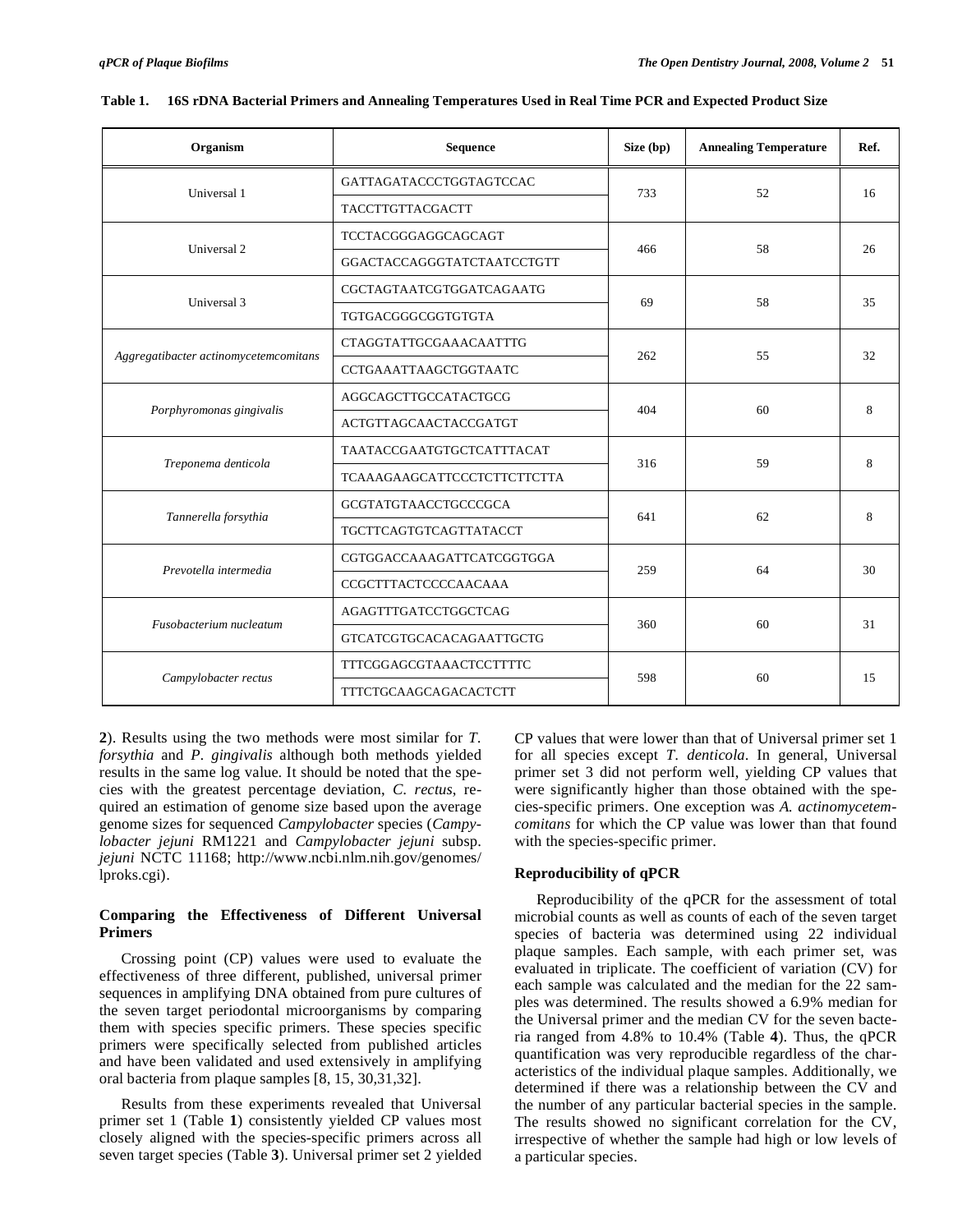| <b>Bacteria</b>          | Cell Counts (x $10^7$ ) (CT) <sup>a</sup> | Total DNA $(ng)^b$ | Genome Size $(MB)^c$ | Cell Counts $(x 10^7)$ $(SF)^d$ |
|--------------------------|-------------------------------------------|--------------------|----------------------|---------------------------------|
| A. actinomycetemcomitans | 2.24                                      | 40                 | 2.11                 | 2.62                            |
| T. denticola             | 1.68                                      | 47                 | 2.84                 | 2.29                            |
| P. gingivalis            | 2.50                                      | 44.5               | 2.34                 | 2.63                            |
| T. forsythia             | 2.02                                      | 51                 | 3.41                 | 2.07                            |
| F. nucleatum             | 2.50                                      | 44.1               | 2.17                 | 2.81                            |
| P. intermedia            | 3.53                                      | 94.5               | 2.70                 | 4.81                            |
| C. rectus                | 2.70                                      | 51.4               | $1.71 +$             | 3.74                            |

#### **Table 2. Comparison of Actual Cell Counts Versus a Standard Formula\* in Estimating Total Bacteria Present in Pure Cultures**

\*Standard formula: (Avogadro constant X amount of DNA in g/l) / (genome size X mw), where mw is the molecular weight per base pairs or nucleotide which is 660 Da); a: actual microscopic bacterial counts using a Petroff-Hausser counting chamber; b: total DNA isolated from each bacterial culture; c: Genome size based on published genome sequence for each oral bacterial species; **±**: estimated genome size based on published genome sequences for *Campylobacter jejuni* RM1221 and *Campylobacter jejuni* subsp. *jejuni* NCTC 11168 (http://www.ncbi.nlm.nih.gov/genomes/lproks.cgi); d: calculated cell numbers using the standard formula (SF; 5,11).

| Table 3. |  |  | <b>Crossing Point Values Using Species Specific and Universal Primers</b> |
|----------|--|--|---------------------------------------------------------------------------|
|          |  |  |                                                                           |

| <b>Species</b>           | $DNA$ (ng)     | <b>Species Specific Primer</b> | <b>Universal Primer 1</b> | <b>Universal Primer 2</b> | <b>Universal Primer 3</b> |
|--------------------------|----------------|--------------------------------|---------------------------|---------------------------|---------------------------|
| A. actinomycetemcomitans | 2              | 15.6                           | 12.62                     | 10.76                     | 12.19                     |
| P. gingivalis            | $\overline{2}$ | 13.5                           | 14.06                     | 11.27                     | 20.46                     |
| T. denticola             | $\overline{2}$ | 14.05                          | 13.82                     | 18.75                     | 28.94                     |
| T. forsythia             | 2              | 14.49                          | 14.56                     | 13.06                     | 21.26                     |
| F. nucleatum             | $\overline{c}$ | 12.53                          | 12.34                     | 11.04                     | 17.28                     |
| P. intermedia            | $\overline{c}$ | 14.05                          | 14.61                     | 12.46                     | 24.79                     |
| C. rectus                | $\overline{2}$ | 14.64                          | 13.88                     | 10.98                     | 19.98                     |

**Table 4. The Coefficient of Variation (CV) from qPCR Runs for Different Primer Sets** 

|           | <b>Universal</b> | $Aa^*$ | Pg        | Тf        | Fn        | Pi        | Cr        | Td        |
|-----------|------------------|--------|-----------|-----------|-----------|-----------|-----------|-----------|
| Mean CV   | 9.25%            | 7.92%  | 10.04%    | 9.00%     | 10.35%    | 12.24%    | 8.70%     | 7.22%     |
| Median CV | 6.94%            | 6.88%  | 10.42%    | 7.72%     | 6.51%     | 6.19%     | 6.27%     | 4.79%     |
| Correl    | $-0.1067$        | 0.2178 | $-0.3243$ | $-0.0846$ | $-0.2952$ | $-0.1470$ | $-0.1651$ | $-0.3712$ |

\**Aggregatibacter actinomycetemcomitans (Aa); Porphyromonas gingivalis (Pg), Tannerella forsythia (Tf); Fusobacterium nucleatum (Fn); Prevotella intermedia (Pi); Campylobacter rectus (Cr); Treponema denticola (Td).*

Mean denotes mean CV% from 22 samples tested in triplicate for all primers except *Aa*, which was derived from the 12 samples that contained measureable *Aa.* Median denotes the median CV% for the same samples. Correl denotes the rank correlation of the CV% with the total number of bacteria (Universal) or the number of the individual species. A minimum correlation coefficient of  $\pm 0.4227$  is required for a *p*<0.05 level of significance.

#### **Enumeration of Bacterial Species in a Complex Biofilm**

 Using the standardized protocol described above we quantified both total bacteria and individual counts of the seven target microorganisms in 10 individual mixed plaque biofilm samples (Table **5**). Total bacteria and specific bacteria from the plaque samples were enumerated by using the standard curves generated from the actual bacterial cell counts. After factoring in the total volume of each sample, we determined that the total bacterial load in all samples,

except sample 7, averaged  $3.97 \times 10^8$  cells. Total bacterial load in sample 7 was a full log higher, at  $1.07 \times 10^9$  cells. In contrast, counts of the seven specific bacteria where highly variable among the samples. This variability was most notable in *A. actinomycetemcomitans*, where counts ranged from undetectable (samples 1, 2, 5 and 6) to 7.97 X  $10^6$ . This highest value was found in sample 7, which also had the highest total bacterial count. Levels of *P. gingivalis* also were highly variable, ranging from 6.1 X  $10^2$  (sample 2) to 8.67  $X$  10<sup>7</sup> (sample 7). There was less variability among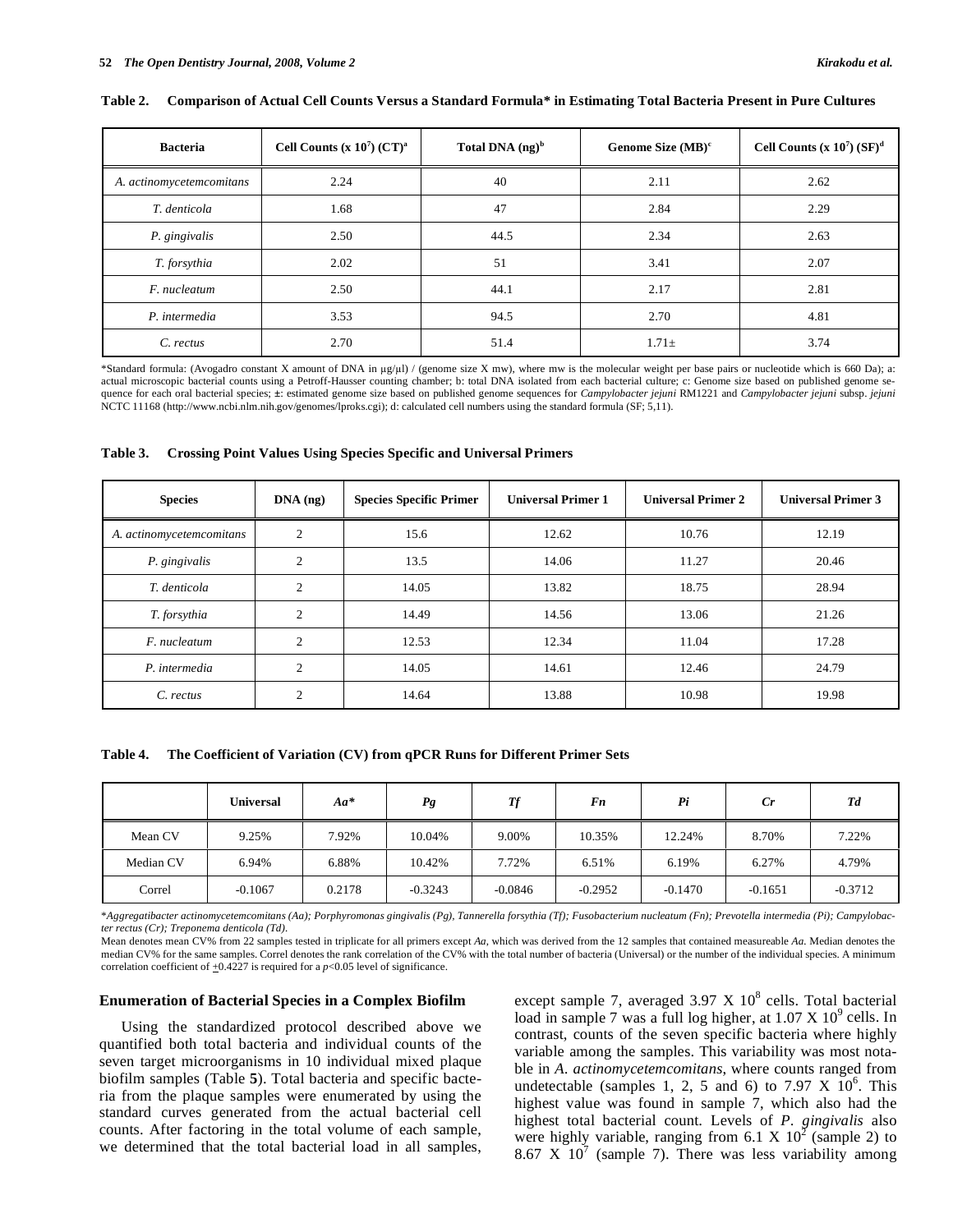|                | <b>Total Bacteria</b><br>$(x10^8)$ | Aa<br>$(x10^4)$       | Pg<br>$(x10^5)$      | T d<br>$(x10^6)$   | <b>Tf</b><br>$(x10^6)$ | F <sub>n</sub><br>$(x10^6)$ | Pi<br>$(x10^5)$    | Cr<br>$(x10^5)$    | Sum of 7<br>$(x10^7)$ |
|----------------|------------------------------------|-----------------------|----------------------|--------------------|------------------------|-----------------------------|--------------------|--------------------|-----------------------|
| 1              | 5.29                               | $0.00*$<br>$(0.00\%)$ | 0.037<br>$(0.00\%)$  | 2.02<br>$(0.38\%)$ | 8.29<br>$(1.57\%)$     | 32.9<br>$(6.21\%)$          | 207<br>$(3.91\%)$  | 16.2<br>$(0.31\%)$ | 6.55<br>$(12.4\%)$    |
| $\overline{c}$ | 5.19                               | 0.00<br>$(0.00\%)$    | 0.0061<br>$(0.00\%)$ | 3.33<br>$(0.64\%)$ | 17.4<br>(3.35%)        | 11.1<br>$(2.14\%)$          | 151<br>$(2.91\%)$  | 20.9<br>$(0.40\%)$ | 4.91<br>$(9.5\%)$     |
| 3              | 5.15                               | 2.30<br>$(0.00\%)$    | 0.016<br>$(0.00\%)$  | 1.21<br>(0.23%)    | 3.26<br>(0.63%)        | 16.4<br>(3.17%)             | 69.1<br>$(1.34\%)$ | 15.4<br>$(0.30\%)$ | 2.93<br>$(5.7\%)$     |
| 4              | 6.35                               | 0.55<br>$(0.00\%)$    | 0.024<br>$(0.00\%)$  | 2.56<br>$(0.40\%)$ | 12.7<br>$(1.99\%)$     | 42.2<br>$(6.64\%)$          | 65.5<br>$(1.03\%)$ | 69.5<br>$(1.09\%)$ | 7.09<br>$(11.2\%)$    |
| 5              | 4.99                               | 0.00<br>$(0.00\%)$    | 342<br>$(6.85\%)$    | 1.31<br>$(0.26\%)$ | 10.6<br>(2.13%)        | 6.47<br>$(1.30\%)$          | 88.3<br>$(1.77\%)$ | 44.3<br>$(0.89\%)$ | 6.58<br>$(13.2\%)$    |
| 6              | 2.59                               | 0.00<br>$(0.00\%)$    | 211<br>(8.15%)       | 0.81<br>$(0.31\%)$ | 6.63<br>$(2.56\%)$     | 0.85<br>(0.33%)             | 6.93<br>(0.27%)    | 37.4<br>$(1.44\%)$ | 3.38<br>$(13.1\%)$    |
| 7              | 10.7                               | 797<br>$(0.74\%)$     | 867<br>$(8.08\%)$    | 4.88<br>$(0.46\%)$ | 10.0<br>(0.93%)        | 22.9<br>(2.13%)             | 131<br>$(1.22\%)$  | 43.3<br>$(0.40\%)$ | 15<br>$(14.0\%)$      |
| 8              | 2.11                               | 9.80<br>$(0.05\%)$    | 1.70<br>$(0.08\%)$   | 0.10<br>$(0.05\%)$ | 0.39<br>$(0.18\%)$     | 14.9<br>$(7.05\%)$          | .011<br>$(0.00\%)$ | 2.67<br>(0.13%)    | 1.59<br>$(7.5\%)$     |
| 9              | 1.66                               | 186<br>$(1.12\%)$     | 0.097<br>$(0.01\%)$  | 3.71<br>$(2.24\%)$ | 1.97<br>(1.19%)        | 29.7<br>$(17.9\%)$          | 90.5<br>(5.47%)    | 2.46<br>$(0.15\%)$ | 4.65<br>$(28.1\%)$    |
| 10             | 2.46                               | 378<br>$(1.54\%)$     | 0.063<br>$(0.00\%)$  | 3.63<br>$(1.48\%)$ | 5.25<br>$(2.14\%)$     | 21.2<br>$(8.62\%)$          | 74.1<br>$(3.01\%)$ | 5.66<br>(0.23%)    | 4.18<br>$(17.0\%)$    |

Table 5. qPCR Enumeration of Total Bacteria and Specific Bacterial Species in 100 µl of Plaque DNA

\*Values are expressed as absolute counts and percentage of total bacteria (in parentheses), Universal primer 1 was used for enumeration of total bacteria and species-specific primers for A. actinomycetemcomitans (Aa), P. gingivalis (Pg), T. denticola (Td), T. forsythia (Tf), F. nucleatum (Fn), P. intermedia (Pi) and C. rectus (Cr).

counts of other species, with all samples remaining within one log of each other. The sum of all seven target microorganisms averaged 4.65 X  $10^7$  in the ten samples. Sample 7 had higher total counts of these seven bacteria, with a total of  $1.50 \text{ X } 10^8$ . The data also were expressed as the percentages of these seven species in the total mixed plaque samples. These ranged from 0% (*A. actinomycetemcomitans* and *P. gingivalis*) to 8.6% (*F. nucleatum*). Assessment of the sum of all seven as a percentage of total counts revealed that these specific microorganisms comprised 7.5%-28.1% of the total microbial flora.

## **DISCUSSION**

 This study focused on details of a reproducible methodology to utilize modern qPCR technology to quantify the numbers and distribution of individual bacterial species within a complex microbial ecology. In addition to the differences in methodology described above, there are different systems available for carrying out qPCR reactions. For example, both TaqMan probes and SYBR Green have been used in qPCR for quantification and identification of oral bacteria. Maeda *et al*. [33] have reported that there are no significant differences between the TaqMan and SYBR Green chemistry in their specificity and sensitivity. However, the SYBR Green assay involves fewer manipulations than the TaqMan assay and therefore appears to be the less complex of the two. We therefore chose to use the SYBR

Green technology in the LightCycler 2.0 system in this study.

 A unique feature of this study was to compare the use of actual bacterial cell counts to the use of a standard formula to estimate the total number of a particular bacterial species present in a microbial sample**.** Kuboniwa *et al*. [34] reported that the yield of purified genomic DNA from pure cultures of *P. gingivalis*, where the cell number had been determined by colony counting, was considerably less than the calculated genomic weight. This suggested that, as one might anticipate, estimating total bacterial counts by cell counts may not be suitable to provide accurate enumeration of bacterial numbers in samples**.** However, both methods have been used in the development of standard curves for qPCR [5,7,33,35], thus, a more detailed comparison was desirable to evaluate validity/accuracy of these methods. The results demonstrated that, with the seven oral bacteria used in this study, differences were routinely noted between the two methods, with absolute counts being consistently lower than those obtained with the standard formula. However, the magnitude of these differences may not be significant given that in all cases, the log values of the counts were identical using either method (Table **2**). Given the technical limitations in microscopic counting and the likely differences in absolute genome size between bacterial strains used in various studies versus the genome sequencing strains, 20% variability between the methods would be expected to be within the margin of error.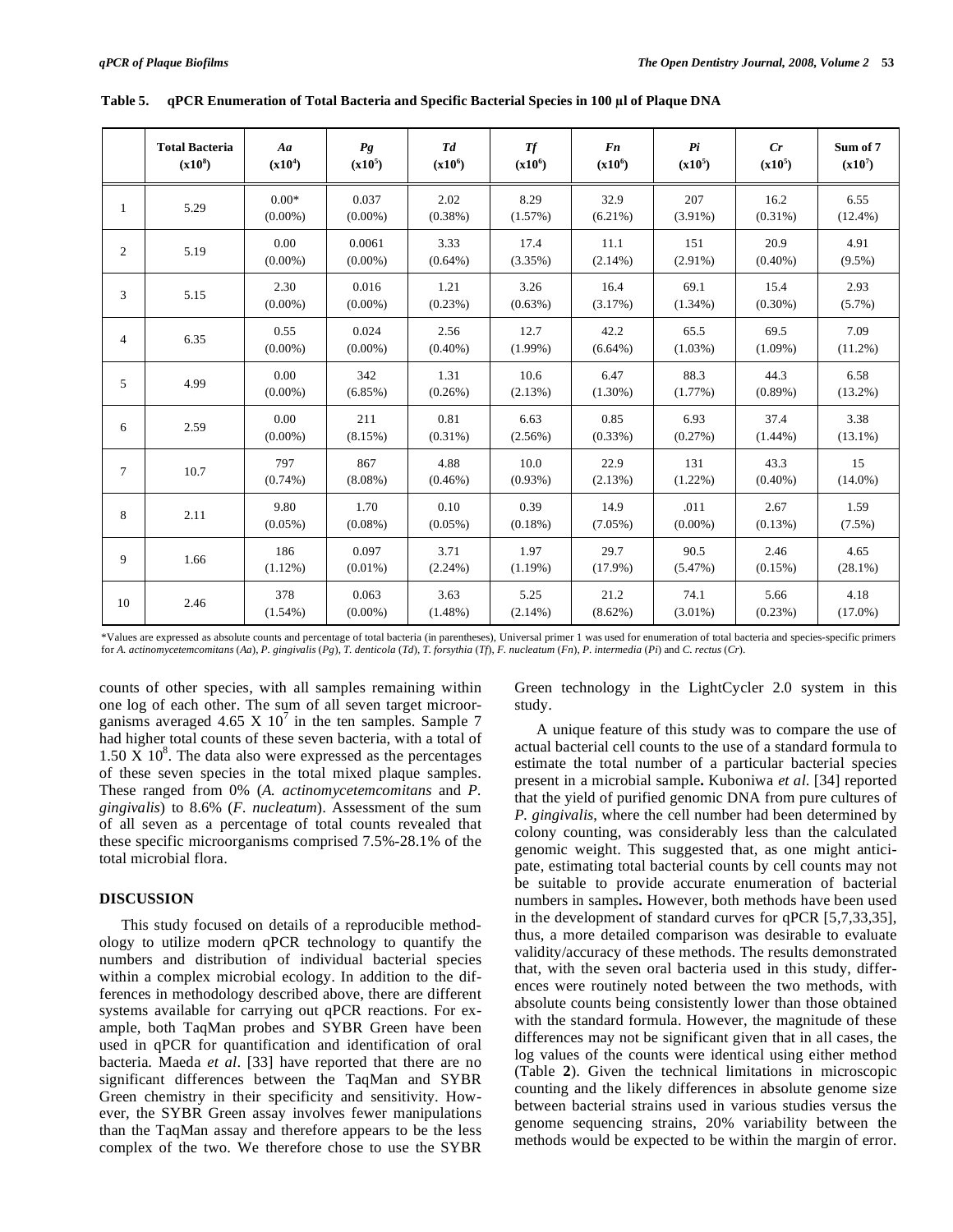Moreover, in clinical applications, these techniques will be used to assess differences in counts of periodontal microorganisms either longitudinally within the same patients or in cross-sectional designs between groups of individuals. Consequently, log-fold changes would generally be considered the basis for describing changes over time in patients and/or among groups. This magnitude of change is consistent with other methodologies designed to assess differences in microbial counts in clinical studies. Therefore, our data suggests that either method can be used to assess the total numbers of individual bacterial species within a complex sample. In those cases where the genome size may not be available for the bacterium of interest, *eg. C. rectus*, absolute bacterial counts may provide the optimal method.

 Each of the universal primer sets used in this study has been used in qPCR analysis of human bacterial samples [16,26,35]. Universal Primer 1 has been used in studies of oral treponemes and *P. gingivalis* [16]. Nadakarni et.al; [19] used Universal Primer 2 and compared its efficiency in amplifying DNA from 34 species of bacteria. They reported that the anaerobic bacteria estimated by this universal primer set in carious dentine was 40-fold greater than the total bacterial load detected by culture methods, demonstrating the utility of real-time PCR. Finally, Universal Primer 3 has been reported as a useful tool in studies of a rapid method for the quantification *A. actinomycetemcomitans* and *P. gingivalis* in saliva and subgingival plaque [23]. However, this is the first individual study to evaluate the effectiveness of these different universal primers, as compared with species specific primers, to amplify 16S rDNA from oral bacteria. The results clearly showed variability in the consistency of different primer sets to accurately estimate individual bacteria that would be components of complex oral microbial samples. An extreme example was Universal primer 3 which demonstrated exceptionally variable CP values across the 7 oral bacteria when compared to the species-specific primers. However, it must be noted that Universal primer 3 was originally designed for use in TaqMan probe analysis and its small amplicon size may not be suitable for the SYBR method used in this study. As importantly, we determined that Universal primer 1 provided consistent CP values compared to the specific primer sets for these seven oral bacteria.

 Reproducibility of qPCR reactions and methodology and the need to provide replicate sample analyses may be of concern when evaluating large numbers of samples from multiple patients. In an evaluation, universal and species specific primers were tested by triplicate qPCR runs for 22 plaque samples and we demonstrated that qPCR is highly reproducible (Table **4**). These results are in accordance with the published reports of Betzl *et al*. [36] and indicate that replicate qPCR runs are not necessary to accurately assess microbial populations in mixed bacterial samples.

 Using the standardized methods described in this study, we applied a qPCR approach towards quantifying the seven target bacteria in human subgingival biofilm samples from patients with periodontitis (Table **5**). Total bacteria in the plaque sample were enumerated using universal primer 1 and individual bacterial counts using the species specific primers (Table **1**). As expected, there were differences between samples in individual bacterial counts and the individual proportions of each species within the samples. These differences are reflective of the inherent variability in the microbial ecology among individuals. However, because samples were obtained from periodontitis sites, it was anticipated that one or more of the target pathogens would be present in each sample. The results demonstrated that all of the test samples harbored a minimum of five of these pathogens. In addition, the sum of the target bacteria represented a consistent proportion of the total plaque sample ranging from 5% to 28%. All of these results are consistent with previous studies showing that periodontal pockets typically harbor these bacteria within the ranges found in our study [37]. The general overall agreement in the distribution and quantities of the bacteria supported the validity and utility of this qPCR approach for evaluating microbial species and changes in subgingival biofilm samples as a function of disease progression or interventional therapy.

## **ACKNOWLEDGEMENTS**

 This work was supported by U01 AG021406 from the National Institute on Aging and U01 DE014338 from the National Institute for Dental and Craniofacial Research.

## **REFERENCES**

- [1] Novak MJ. In: Newman MG, Takei HH, Carranza FA, Ed. Clinical Periodontology 9th ed. Saunders WB, Philadelphia, PA, 2002; 64- 73.
- [2] Haake SK, Newman MG, Nisengard RJ, Sanz M. In: Newman MG, Takei HH, Carranza FA Ed. Clinical Periodontology 9th ed. Saunders WB, Philadelphia, PA, 2002; 96-112.
- [3] Doungudomdacha S, Rawlinson A, Douglas CW. Enumeration of *Porphyromonas gingivalis, Prevotella intermedia* and *Actinobacillus actinomycetemcomitans* in subgingival plaque samples by a quantitative-competitive PCR method. J Med Microbiol 2000; 49: 861-74.
- [4] Griffen A.L, Becker MR, Lyons SR. Prevalence of *Porphyromonas gingivalis* and periodontal health status. J Clin Microbiol 1998; 36: 3239-42.
- [5] Loomer PM. Microbiological diagnostic testing in the treatment of periodontal diseases. Periodontol 2000 2004; 34: 49-56.
- [6] Nonnenmacher C, Dalpke A, Mutters R, Heeg K. Quantitative detection of periodontopathogens by real-time PCR. J Microbiol Methods 2004; 59: 117-25.
- [7] Sakamoto M., Huang Y, Ohnishi M, Umeda M, Ishikawa I, Benno Y. Changes in oral microbial profiles after periodontal treatment as determined by molecular analysis of 16S rRNA genes. J Med Microbiol 2004; 53: 563-71.
- [8] Sakamoto M, Takeuchi Y, Umeda M, Ishikawa I, Benno Y. Rapid detection and quantification of five periodontopathic bacteria by real-time PCR. Microbiol Immunol 2001; 45(1): 39-44.
- [9] Slots J, Ting M. *Actinobacillus actinomycetemcomitans* and *Porphyromonas gingivalis* in human periodontal disease: occurrence and treatment. Periodontol 2000; 20: 82-121.
- [10] Dzink JL, Socransky SS, Haffajee AD. The predominant cultivable microbiota of active and inactive lesions of destructive periodontal diseases. J Clin Periodontol 1998; 15: 316-23.
- [11] Conrads G, Mutters R, Fischer J, Brauner A, Lutticken R, Lampert F. PCR reaction and dot-blot hybridization to monitor the distribution of oral pathogens within plaque samples of periodontally healthy individuals. J Periodontol 1996; 67: 994-1003.
- [12] Socransky SS, Smith C, Martin L, Paster BJ, Dewhirst FE, Lewin AE. "Checkerboard" DNA-DNA hybridizations. Biotechniques 1994; 17: 788-92.
- [13] Ashimoto A, Chen C, Bakker I, Slots J. Polymerase chain reaction detection of 8 putative periodontal pathogens in subgingival plaque of gingivitis and advanced periodontitis lesions. Oral Microbiol Immunol 1996; 11: 266-73.
- [14] Meurman JH, Wahlfors J, Korhonen A, Alakuijala P, Vaisanen P, Torkko H**,** Janne J. Identification of *Bacteriodes forsythus* in subgingival dental plaque with the aid of a rapid PCR method. J Dent Res 1997; 76: 1376-80.